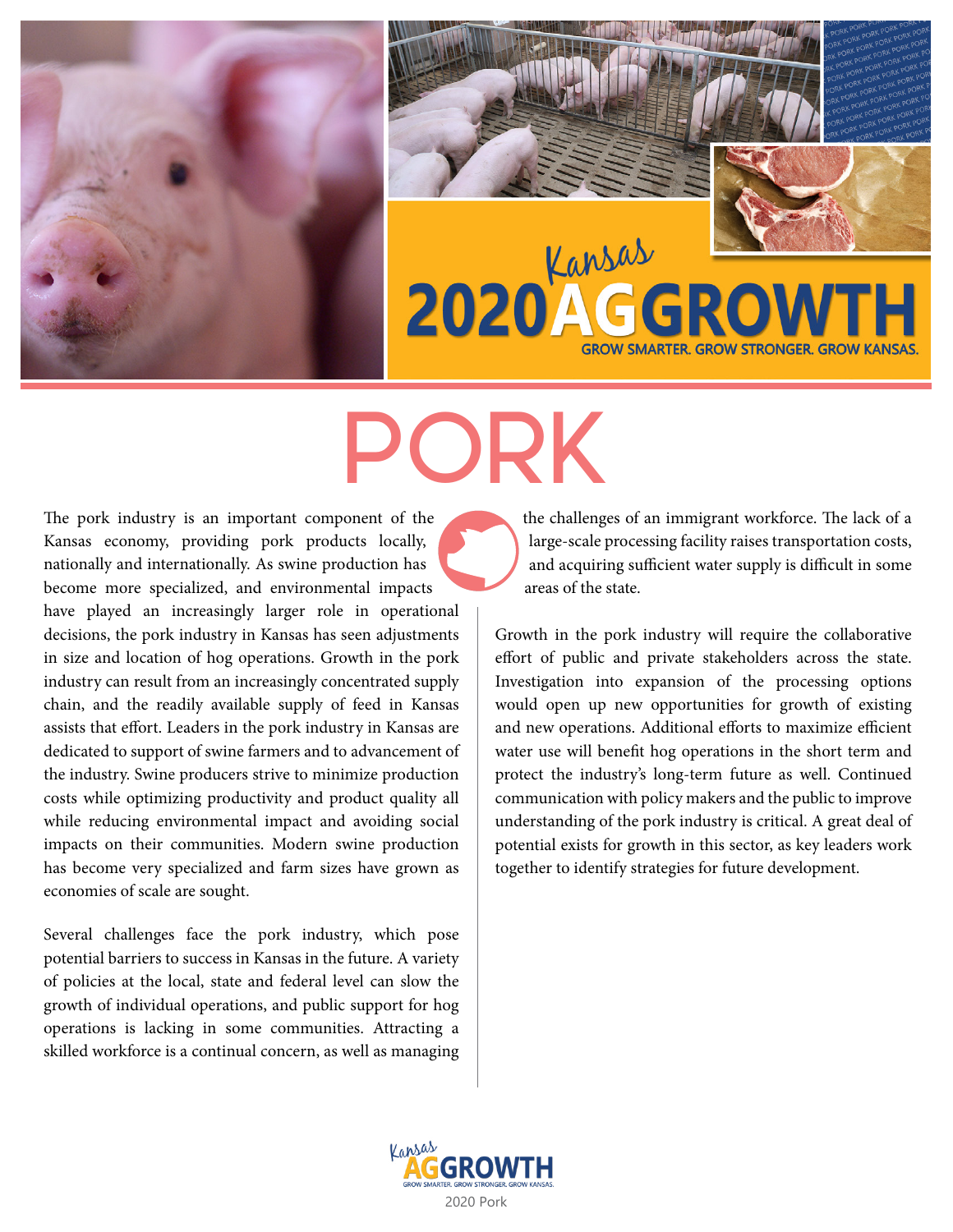# STATUS

Kansas ranks 10th nationwide in hog inventory, producing about 2.7 percent of the nation's total. There are about 1,000 hog farms in Kansas. Of these operations, 150 produce over 99 percent of the state's pork. In 2018, Kansas producers sold 3,505,878 market hogs, feeder pigs and seedstock with a gross market value of \$471.4 million. These hogs produced more than 600 million pounds of pork which helps feed millions of people in the United States and abroad through exports (KPA Kansas Pork Industry Facts, 2019).

The pork industry is important to the Kansas economy. Kansas pork farms consume more than 30 million bushels of grain. Primarily, these operations utilize Kansas-grown grain sorghum and corn. At January 2019 prices, the pork industry spends over \$90 million on grain sorghum and corn annually. Kansas pork farms also consume the equivalent of more than eight million bushels of soybeans through soybean products. At January 2019 prices, the pork industry spends over \$64 million on soybean products annually (KPA Kansas Pork Industry Facts, 2019).

According to estimates prepared by the Kansas Department of Agriculture and based on the IMPLAN economic data model, the pork industry in Kansas has a direct output of \$456.6 million and creates 3,270 jobs in the state. Through indirect and induced impacts, the industry supports a total of 4,556 jobs and creates a total economic contribution of over \$644.2 million.

Modern swine production has become very specialized and farm sizes have grown as economies of scale are sought. Environmental regulations and litigations have put pressure on some producers to relocate.

The trend toward fewer, larger and more productive hog operations will likely continue into the foreseeable future.

# **PPORTUNITIES**

In order to develop a strategic growth plan for the pork industry, it is important to understand the areas where Kansas has a comparative advantage and the best opportunities for growth or expansion.

| Factor                                                                            | <b>Implications for Growth and Development Opportunities</b>                                                                                                                                                                                                                                                                                                                                                                                                                                                                                                                                                            |
|-----------------------------------------------------------------------------------|-------------------------------------------------------------------------------------------------------------------------------------------------------------------------------------------------------------------------------------------------------------------------------------------------------------------------------------------------------------------------------------------------------------------------------------------------------------------------------------------------------------------------------------------------------------------------------------------------------------------------|
| <b>Biosecurity and</b><br><b>Foreign Animal</b><br><b>Disease</b><br>Traceability | The Kansas pork industry has been progressive in advancing biosecurity and foreign animal<br>disease preparedness. In addition to participation in KDA-led foreign animal disease exercises,<br>hog operations throughout the state are working with KDA to update or develop biosecurity<br>plans through the Secure Pork Supply Plan program. Kansas can continue to be at the forefront of<br>development of biosecurity plans throughout the pork supply chain.<br>The KDA Division of Animal Health has worked with veterinarians and swine industry partners to<br>develop protocols to address disease concerns. |

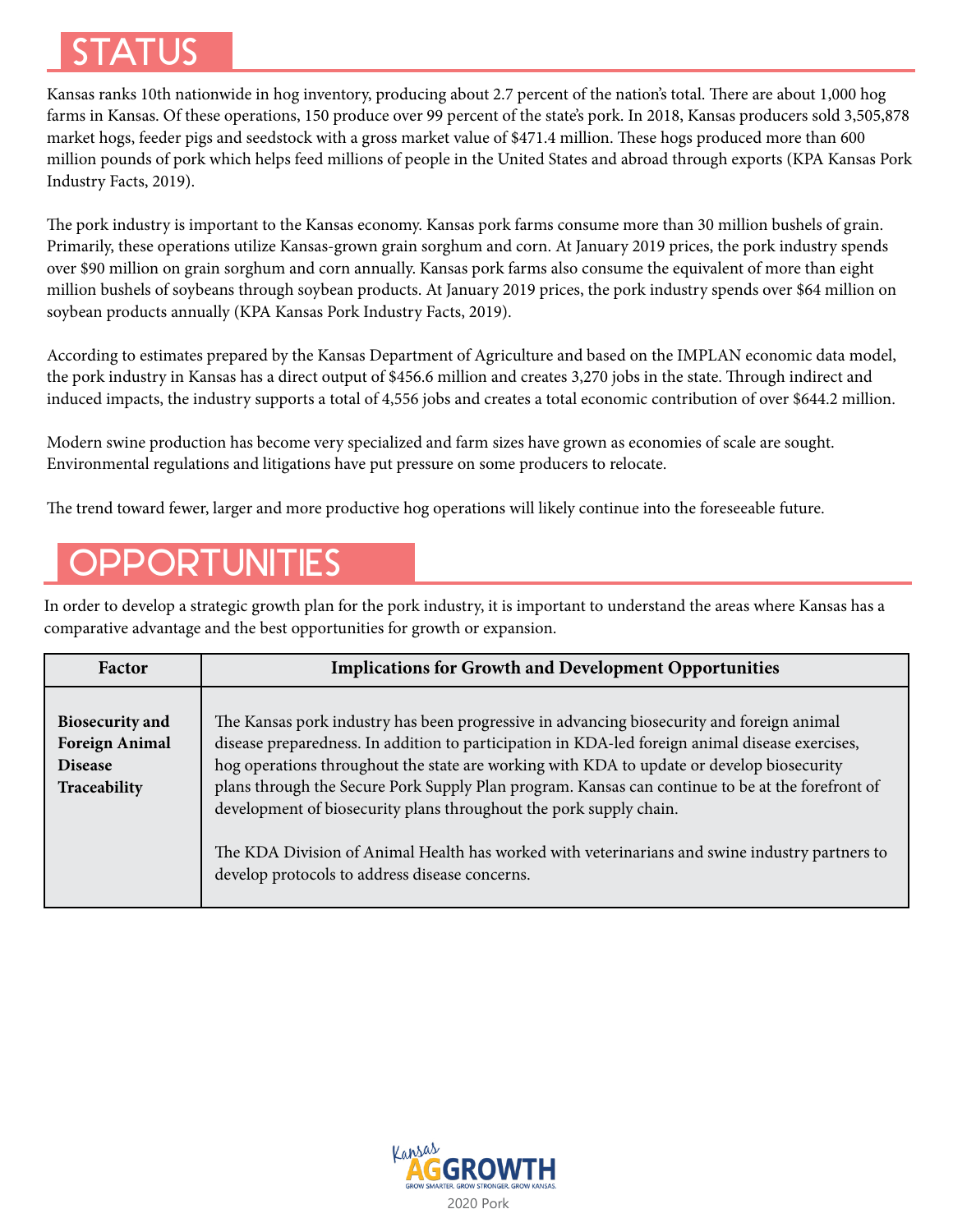| Factor                                                              | <b>Implications for Growth and Development Opportunities</b>                                                                                                                                                                                                                                                                                                                                                                                                                                                                                                                                                                                                                                                                                                                                                                                                                                                                                                                                                                                                                                                                                                                                                             |
|---------------------------------------------------------------------|--------------------------------------------------------------------------------------------------------------------------------------------------------------------------------------------------------------------------------------------------------------------------------------------------------------------------------------------------------------------------------------------------------------------------------------------------------------------------------------------------------------------------------------------------------------------------------------------------------------------------------------------------------------------------------------------------------------------------------------------------------------------------------------------------------------------------------------------------------------------------------------------------------------------------------------------------------------------------------------------------------------------------------------------------------------------------------------------------------------------------------------------------------------------------------------------------------------------------|
| Contract<br>Production and<br><b>Nutrient</b><br><b>Utilization</b> | Contract production is believed to have aided the expansion of hog operations by facilitating the<br>accumulation of capital necessary for operations to adopt new technologies and achieve economies<br>of size.<br>Some farmers have opted to contract grow hogs which not only allows them to diversify their<br>operation, but also allows them access to manure to use on their crops. Manure management and the<br>nutrient utilization capacity of crops grown on large Kansas farms fit well into the business model for<br>Kansas farmers.                                                                                                                                                                                                                                                                                                                                                                                                                                                                                                                                                                                                                                                                      |
| Environment                                                         | Although most hog production is indoors, and hogs can adapt to some degree to different thermal<br>environments, there is a cost to production associated with housing hogs outside their comfort<br>zones. The semi-arid climate and mild ambient temperatures make Kansas well-suited for hog<br>production.<br>Kansas is taking significant proactive steps to preserve and extend the usable life of the water<br>supply in Kansas. In recent years, voluntary, flexible and producer-driven water conservation tools<br>have been implemented to help farmers and livestock producers manage their water rights while<br>continuing to raise crops and livestock. Kansas has developed a Vision for the Future of Water<br>Supply in Kansas with goals and specific action items to help ensure a reliable water supply while<br>continuing to grow the economy.<br>The Kansas Pork Association has its own environmental firm, Kansas GOLD <sup>™</sup> . The Kansas GOLD <sup>™</sup><br>program is designed to help pork farmers ensure they are prepared for an inspection by the state's<br>regulatory agencies. Kansas GOLD™ also offers nutrient management planning as well as soil and<br>manure sampling. |
| Human Capital                                                       | Kansas is home to world-renowned leaders in animal agriculture. Industry consultants, veterinarians<br>and research leaders at Kansas State University are continually working to improve the swine<br>industry and are looked at as leaders in their field.                                                                                                                                                                                                                                                                                                                                                                                                                                                                                                                                                                                                                                                                                                                                                                                                                                                                                                                                                             |
| Policy<br>Environment                                               | Kansas tax law allows sales tax exemption on the construction, reconstruction and remodeling of<br>livestock facilities for projects greater than \$50,000; a sales tax exemption for farm machinery and<br>equipment and various ag-based inputs; and reinstatement of the ability to offset capital gains from<br>the sale of breeding livestock with schedule C, E and F ordinary income losses. These state tax code<br>provisions make Kansas a more attractive state for growth or expansion.                                                                                                                                                                                                                                                                                                                                                                                                                                                                                                                                                                                                                                                                                                                      |
| <b>Public Outreach</b>                                              | Kansas Pork Association staff work on marketing and outreach both online via social media<br>platforms and at events around the state.                                                                                                                                                                                                                                                                                                                                                                                                                                                                                                                                                                                                                                                                                                                                                                                                                                                                                                                                                                                                                                                                                   |

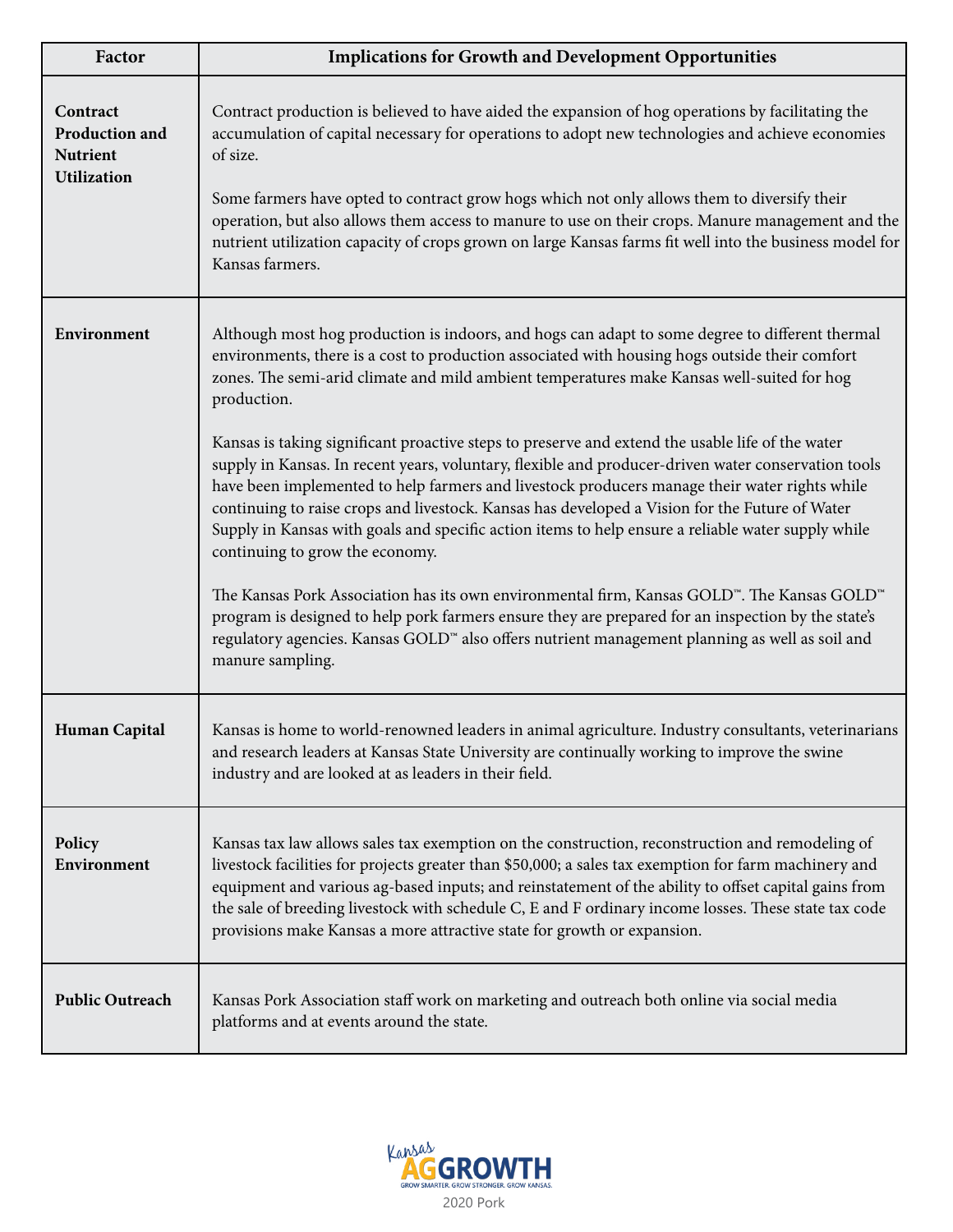| Factor                                               | <b>Implications for Growth and Development Opportunities</b>                                                                                                                                                                                                                                                                                                                                                                                                                                                                      |
|------------------------------------------------------|-----------------------------------------------------------------------------------------------------------------------------------------------------------------------------------------------------------------------------------------------------------------------------------------------------------------------------------------------------------------------------------------------------------------------------------------------------------------------------------------------------------------------------------|
| <b>Supply Chain</b>                                  | Rapid growth and concentration of the swine industry has been attributed to the development of<br>supply chains more closely linking producers, packers and consumers. Kansas benefits from a readily<br>available supply of grain and readily available transportation to get hogs to processing facilities locat-<br>ed across state lines.                                                                                                                                                                                     |
| <b>Supporting</b><br>Institutional<br>Infrastructure | Kansas is recognized as one of the best exercised states in foreign animal disease response. The<br>construction of the National Bio and Agro-Defense Facility and the existing Biosecurity Research<br>Institute at K-State enhance the research capabilities for animal health and biosecurity for the state,<br>U.S. and global swine industry.<br>BRI became the first non-federal facility to be approved for work with African Swine Fever (ASF)<br>virus. ASF is one of the diseases anticipated to be researched at NBAF. |

# **CHALLENGES**

While Kansas is poised for major expansion in the pork sector, the following factors represent challenges serving as barriers to achieving the objective of the strategic growth plan.

| Challenge                                                                         | <b>Details of Challenge</b>                                                                                                                                                                                                                                                                                                                                                                                             |
|-----------------------------------------------------------------------------------|-------------------------------------------------------------------------------------------------------------------------------------------------------------------------------------------------------------------------------------------------------------------------------------------------------------------------------------------------------------------------------------------------------------------------|
| <b>Biosecurity</b> and<br><b>Foreign Animal</b><br><b>Disease</b><br>Traceability | Premises ID systems are not required in Kansas. Some states are transitioning or have already<br>transitioned to a premises ID system. A system with proper trace back and trace forward capabilities<br>would provide timely response to minimize the economic impact in the event of an animal disease<br>outbreak.<br>Indiana is a state model to evaluate if/when premises ID consideration is evaluated in Kansas. |
| Critical<br>Infrastructure                                                        | Swine production is often located in rural communities, many of which have an inadequate supply<br>of affordable housing for the workforce needed to expand or grow businesses.<br>Marketing hogs in parts of Kansas can be challenging. There are no large-scale processors in<br>Kansas which means hogs must be hauled out of state. Two-lane roads can make transporting hogs<br>challenging at times.              |
| <b>Industry Support</b>                                                           | At permit hearings, there is a greater voice in opposition of hog farms than in support.                                                                                                                                                                                                                                                                                                                                |

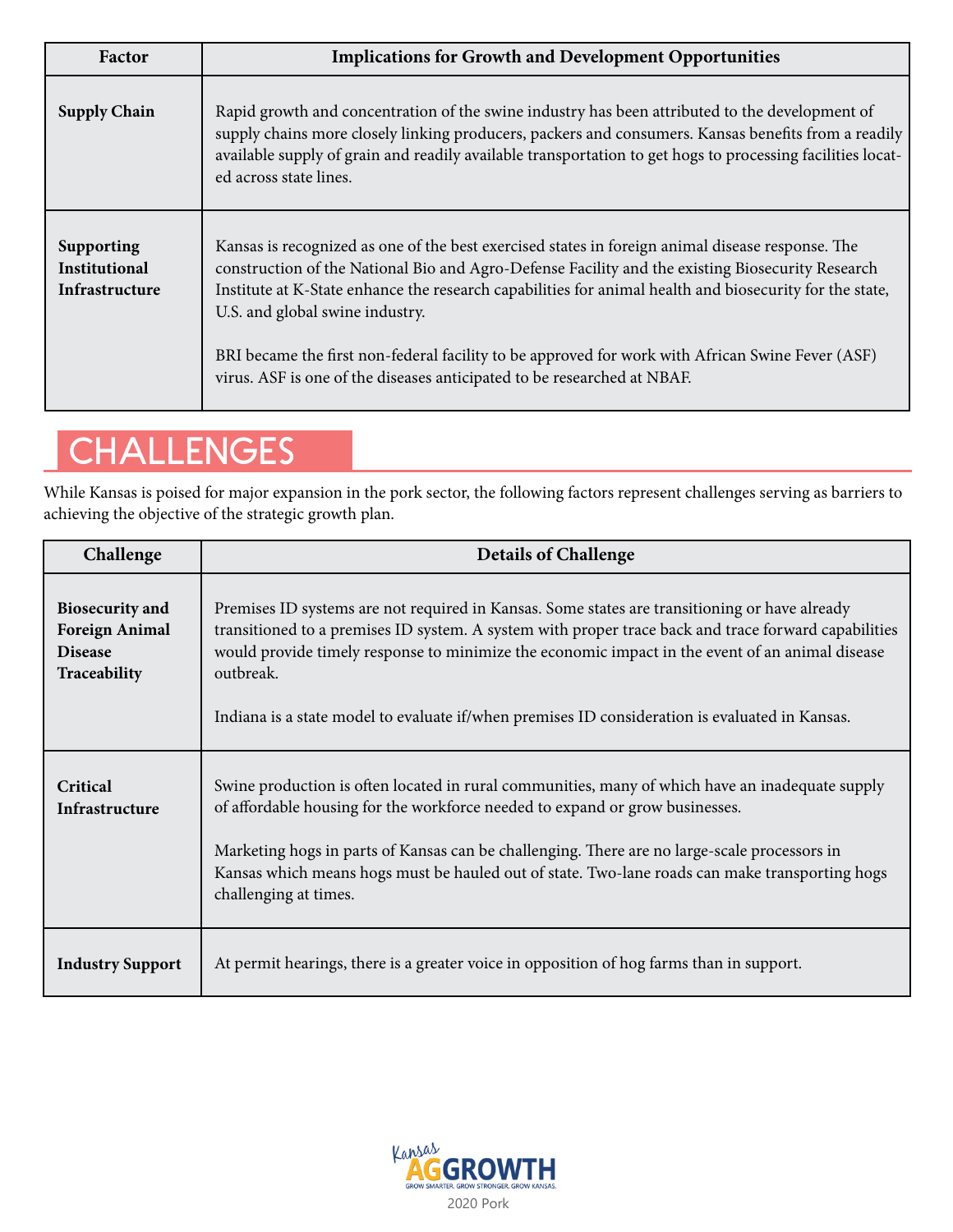| Challenge              | <b>Details of Challenge</b>                                                                                                                                                                                                                                                                                                                                                                                                                                                                                                                                                                                                                                                                                                                                                                                                                                                                                                                                                          |
|------------------------|--------------------------------------------------------------------------------------------------------------------------------------------------------------------------------------------------------------------------------------------------------------------------------------------------------------------------------------------------------------------------------------------------------------------------------------------------------------------------------------------------------------------------------------------------------------------------------------------------------------------------------------------------------------------------------------------------------------------------------------------------------------------------------------------------------------------------------------------------------------------------------------------------------------------------------------------------------------------------------------|
| International<br>Trade | Global demand is key for pork producers' profitability. With Kansas' partnerships in U.S. Meat<br>Export Federation and commodity groups, the state can help increase global demand for red meat.<br>In 2018, exports added more than \$51 to the value of each hog marketed. Kansas must work with<br>elected officials to keep export markets open and accessible for producers.                                                                                                                                                                                                                                                                                                                                                                                                                                                                                                                                                                                                   |
| Labor Availability     | Growth in the swine industry will require a skilled workforce, which continues to be a significant<br>challenge through the entire agricultural industry. Although the implementation of technology may<br>help reduce labor needs, the education and skill sets needed to operate technically advanced facilities<br>now require individuals who have different education levels and work experiences than have been<br>required in the past.<br>Immigration and visa challenges continue to be a problem. When recruiting and processing non-<br>citizens to relocate and work in the Kansas pork industry, producers would have less of a problem<br>going through the process of hiring foreign workers if they knew the visa programs had stability.<br>A lack of adequate housing in rural areas compounds the issue of a shortage of agricultural workers.<br>The demand for agricultural engineers and consultants is strong in Kansas, especially in the swine<br>industry. |
| Policy                 | County regulations vary across the state. In some counties, the board of county commissioners may<br>submit a vote to allow corporate-owned hog facilities to relocate to their counties.<br>Environmental regulations (minimum setbacks, maximum farm sizes as defined by animal unit<br>capacity, Kansas Statute 65-171d), corporate ownership, and processor ownership of hogs could be<br>perceived as inhibitors to industry growth.                                                                                                                                                                                                                                                                                                                                                                                                                                                                                                                                            |
| <b>Public Outreach</b> | Many Kansans may have misperceptions about how hogs are grown and raised. In order for a swine<br>operation to be welcome in the community, the public must be educated on modern hog production.                                                                                                                                                                                                                                                                                                                                                                                                                                                                                                                                                                                                                                                                                                                                                                                    |
| <b>Supply Chain</b>    | Kansas currently lacks a large-scale processing facility in the state. Although transportation is readily<br>available, transportation costs to processing facilities out of state can become cost prohibitive for<br>producers. If electronic data logging regulations are put into effect, long hauls of animals may require<br>two drivers or staged drivers, adding to the cost of transportation.<br>Pork is currently imported from other states and processed into value-added products in Kansas.                                                                                                                                                                                                                                                                                                                                                                                                                                                                            |
| Water                  | Critical to growing any livestock operation is access to an abundant and reliable water supply. This<br>can prove challenging in many areas of western Kansas that are closed to new water appropriations.<br>New or expanding swine operations in these regions will have to purchase land with sufficient water<br>rights.                                                                                                                                                                                                                                                                                                                                                                                                                                                                                                                                                                                                                                                         |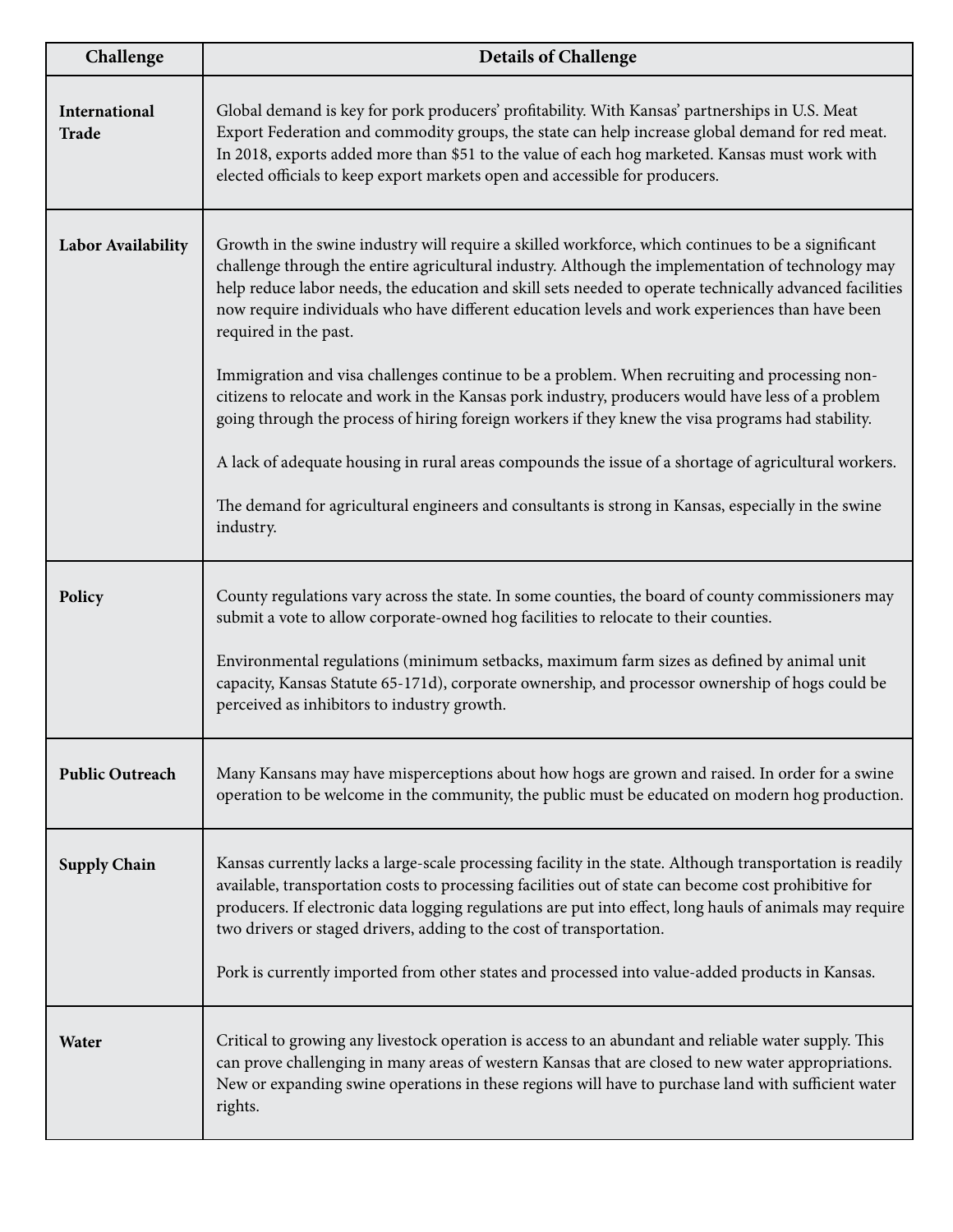# SUCCESSES

Key successes in the pork industry:

- The Kansas Department of Health and Environment has worked to strengthen the livestock waste management section. They have improved efficiency of the permitting process by implementing new internal policies that involve the engineering workflow.
- Kansas is a national leader in the development of Secure Food Supply Plans for swine, cattle feeding and dairy operations. As of August 2019, over 2.1 million head of pigs are covered under Secure Pork Supply Plans.
- The Kansas Pork Association has over 94,000 followers with an average of over 4 million impressions and over 68,000 engagements per month. They have reached consumers with targeted messaging showing how hogs are grown and raised, and with positive messages about the pork industry.
- Several of the state's agricultural organizations cooperated to successfully encourage citizens in Rush County to pass a measure allowing corporate ownership of hog farms. Newspaper advertising was developed, and the Kansas Pork Association utilized targeted social media advertising in the county.
- Over 5,000 students from across Kansas and other states participated in KPA's live virtual field trips to Kansas pig farms. Pre- and post-trip surveys continue to show positive shifts in regard to animal welfare, environmental effects of raising animals, and knowledge about pig farming. Support for this project is provided by several groups.
- KPA, in cooperation with other agricultural groups, provided tours for influencers including bloggers and dietitians. These tours work to make positive impacts about food and farming on the participants. The topics include pig farming, antibiotic and hormone use in food animals, GMOs, and meat processing.
- State legislators are receiving a periodic e-newsletter featuring a video showcasing a Kansas pig farm or a part of the swine industry.
- Operation Main Street presentations facilitate conversations with consumers statewide about pork production, health and nutrition information, and current technologies in agriculture. In 2018, Kansas OMS speakers gave 22 presentations to agriculture and culinary classes, dietetic associations, vet techs and high school classrooms.
- Expansion of a large pork operation in north central Kansas is expanding economic growth of that region.
- Several national meat processing companies are importing meat to Kansas for value-added processing.
- A large hog operation in southwest Kansas expanded its business.
- Revised consumptive use regulations are in the final stages of publication, and will create an equitable, science-based process for converting from irrigation to stockwater or any other water use.
- An existing operation in west central Kansas is renovating and expanding for producing breeding stock.

Policies in this document are a reflecTion of industry discussion and not a representation of state government.

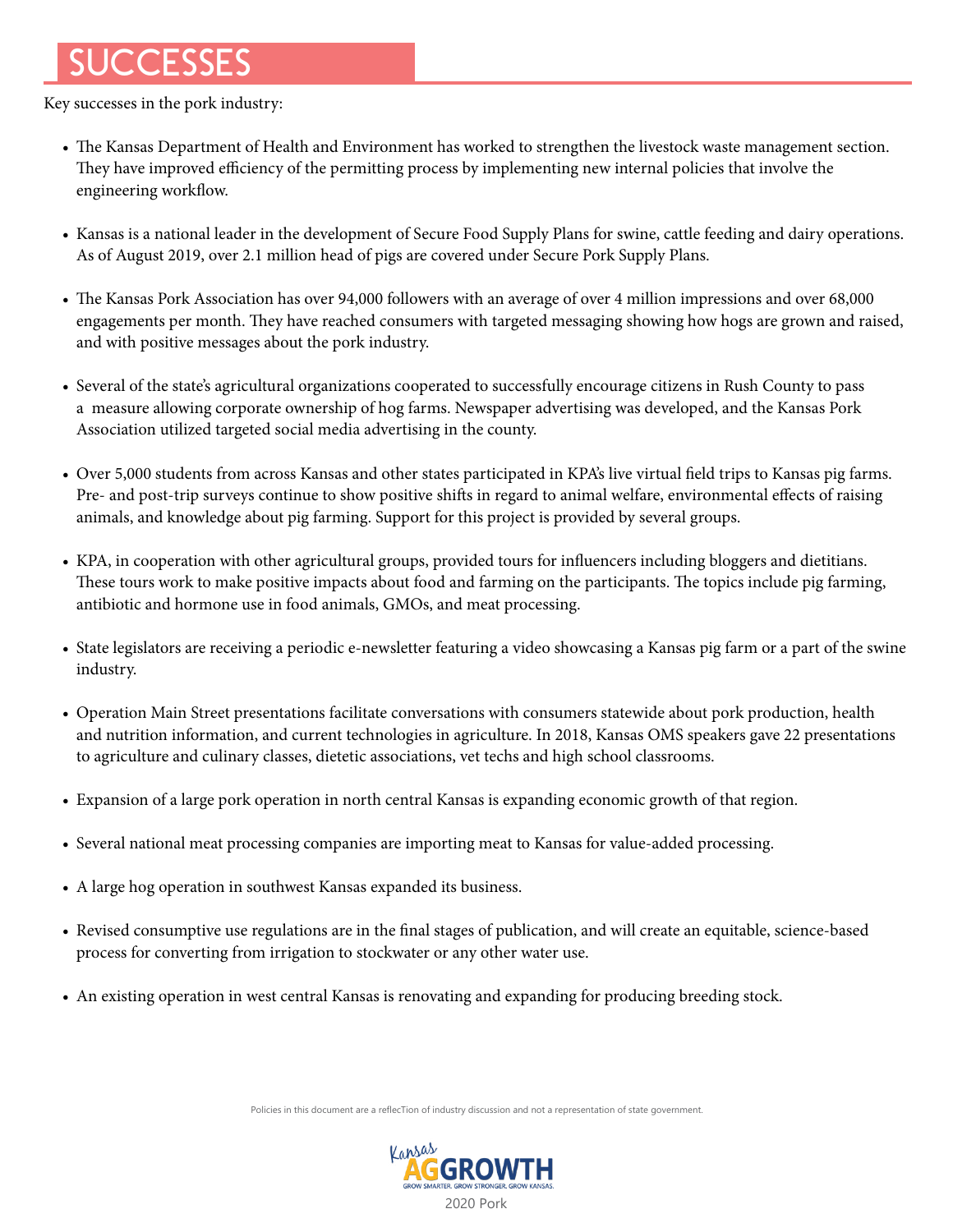## Pork GROWTH OBJECTIVE:

*Through partnerships and collaboration, and eliminating barriers to growth, foster an environment that supports growth and expansion of the Kansas pork industry.*

# OUTCOMES & ACTION ITEMS

Leaders from throughout the Kansas pork industry will continue to collaborate in the development and implementation of a long-term strategic growth strategy with input and discussion among key partners. Industry-identified desired growth outcomes, initially developed in 2016 and expanded to include action items, will be implemented by industry and key partners and updated annually at the Kansas Governor's Summit on Agricultural Growth. Following are the proposed action items to continue building on the achievement of the pork sector desired outcomes.

## High Priority Outcomes

**Develop critical tools to manage a disease outbreak, protect food safety, and enhance consumer confidence and trust in Kansas livestock.**

#### **ACTION ITEMS:**

- **•** Continue to work with pork producers to increase the percentage of Kansas swine covered by a Secure Pork Supply Plan.
- Develop a regional approach to interstate movement during animal disease outbreak for business continuity while protecting the Kansas industry.
- Stand up certified sample collection to train swine-focused veterinarians to either collect or oversee the collection of swine samples. Rather than training during an outbreak, they could be trained in proper sample collection and submission prior to an FAD outbreak.

**Alternative workforce programs to fill the talent and workforce needs of the industry — e.g., temporary workforce, H-2A, H-2B, family-based immigrant visas, NAFTA Professional (TN) visa, etc. — along with federal immigration reform with a focus on long-term visas for agricultural workers and a potential immigration pilot program in Kansas.**

- **•** Develop a document describing alternative workforce programs currently available.
- Create a report thoroughly documenting the issues pork producers face on a daily basis in securing an adequate legal workforce.
- Draft a workable solution to current immigration challenges that will alleviate challenges the pork industry faces.
- Submit the workforce report and proposed solutions to the Kansas congressional delegation.
- Work with the Kansas congressional delegation to secure an alternative workforce program to fill the talent and workforce needs of the industry (e.g., H-2A, H-2B, family-based immigrant visas, NAFTA Professional [TN] visa, etc.).
- Create public awareness of the impact that alternative workforce programs have on the economy.
- Create specialized programs to meet workforce needs of the Kansas pork industry (e.g., work release program, military service program).
- State policy related to immigration (pay scale).

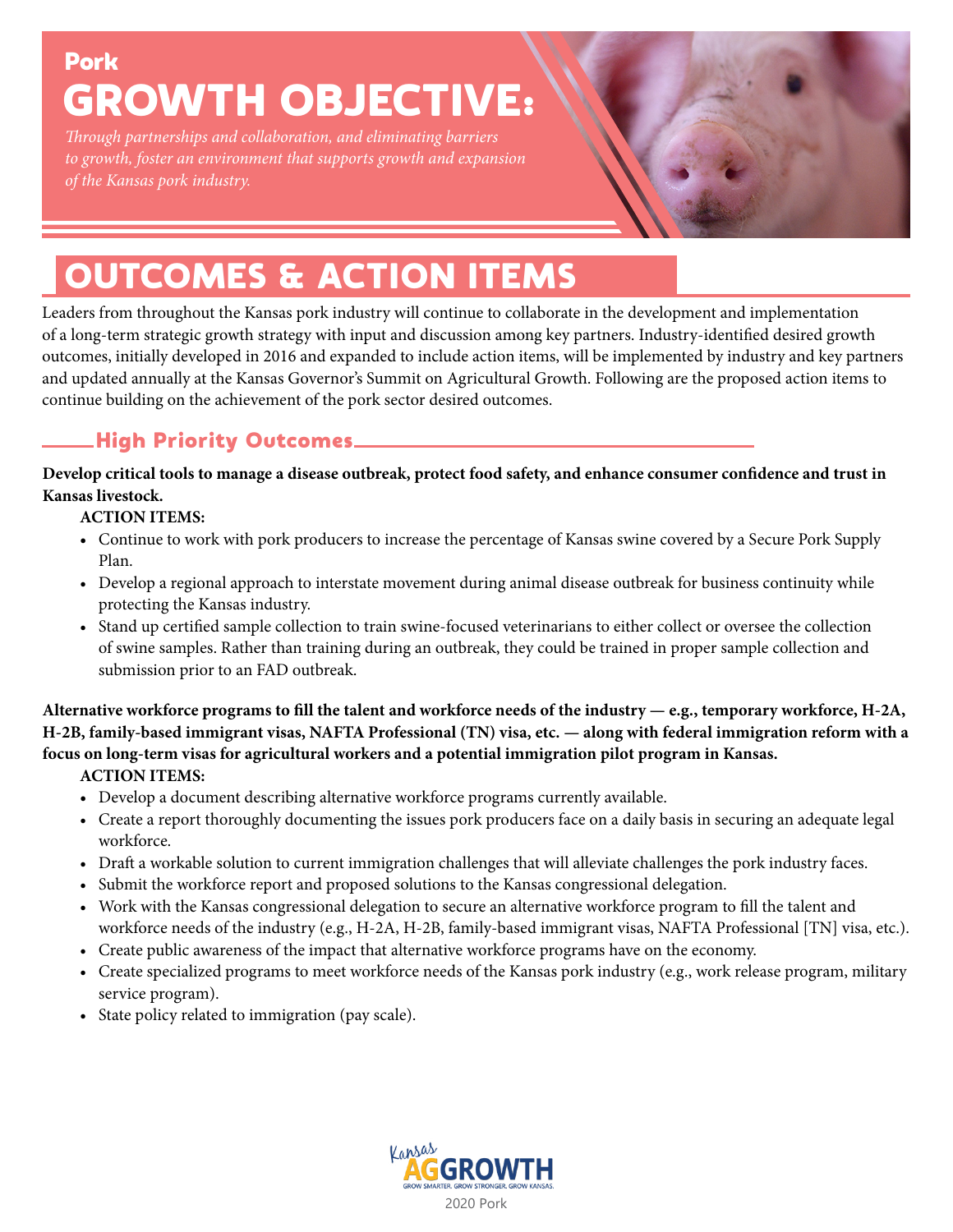#### **Identify Kansas communities that express acceptance to and interest in understanding the economic benefits of swine facilities and are open to welcoming businesses into their region.**

#### **ACTION ITEMS:**

- Engage with consumers and influencers about facts and realities of the pork industry to gain trust and confidence of consumers.
- Conduct an economic impact study for the Kansas swine industry and publish results.
- Work with economic development professionals in various communities to understand the economic impact of swine production at the local level.
- Develop marketing/public relations materials.
- Initiate industry communication and education for local-level leaders on topics such as roadways, water resource availability, economic development incentives, and health and environment statutes and regulations.
- Work on all levels state, regional and local to be pro-business and open to agriculture development.

#### **Expansion of talent development and educational training opportunities for students preparing for careers in the pork industry.**

#### **ACTION ITEMS:**

- Work with the Kansas pork industry to identify specific skills and skill sets needed.
- Develop short-term programs that would introduce potential workers to the pork sector.
- Develop promotional materials and activities (i.e., KPA virtual farm tours) highlighting careers in the pork industry for 4-H and FFA members, middle school, high school and college students.
- Further develop internship programs including a broader exposure to careers in the pork industry. Internship programs should include younger people such as high school students as well as college freshmen and sophomores.
- Develop swine industry certifications or degrees for community/technical colleges in rural areas such as southwest and southeast Kansas.
- Develop a veteran or military workforce program.
- Promote and support undergraduate swine clubs as a means to increase awareness of swine industry at the university level.

### Medium Priority Outcomes

#### **A fully staffed Kansas Department of Health and Environment livestock waste management section resulting in expedient permitting while effectively protecting the natural resources of the state.**

- Develop a branding strategy to inform the livestock industry that KDHE is ready and equipped to permit (KDHE public relations and livestock waste section).
- Hold a roundtable discussion with KDHE, KDA, and university engineering departments regarding student internships and employment.
- Review the public hearing process to seek ways to allow the environmental concerns to be brought to the table while mitigating the hostile environment they tend to create.
- Evaluate permitting process, including existing rules and regulations, to determine if efficiencies or streamlining could be gained without compromising compliance with federal standards or water quality conditions.
- Conduct outreach and education with livestock operations on waste permit regulations and permitting process to improve the quality and completeness of submitted applications. Continue to have more open dialogue from the start of the project.
- Expand available professional staff to review permit applications and nutrient management plans through the use of on-call engineering contracts, engineer position-sharing among state agencies, and recruitment of university engineering students.
- Continued discussions with stakeholders.
- Develop a succession plan including the documentation of work processes for KDHE staff.

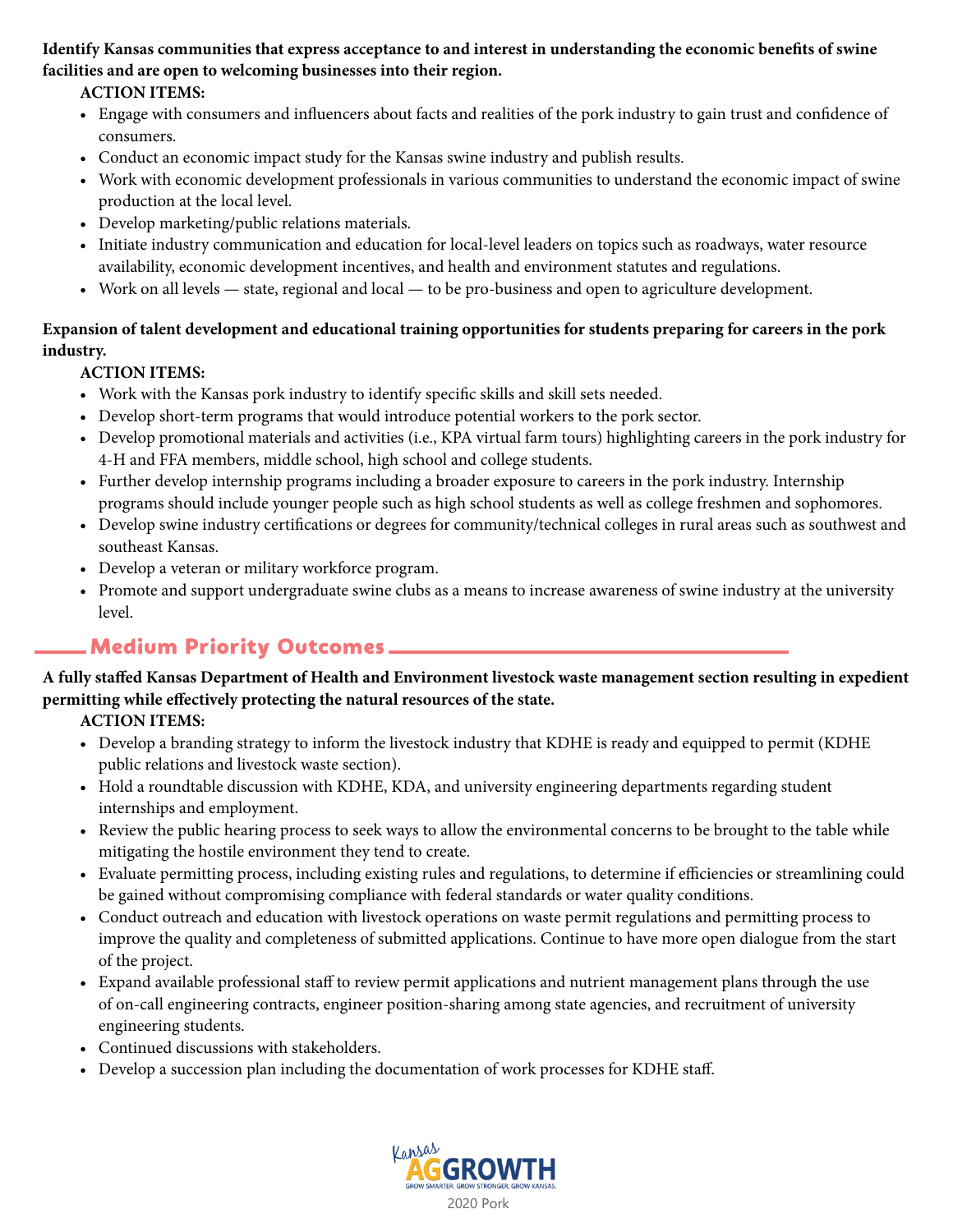**Continued proactive social and traditional media outreach about the pork production chain and about pork safety, quality and nutrition to encourage trust from consumers, influencers and media and a better understanding of the industry. ACTION ITEMS:**

- Work with industry partners, including KPA and others, to continue their successful social and traditional media outreach about the pork production chain and about pork safety, quality and nutrition.
- Secure industry support from key stakeholders to provide testimonials and/or inclusion in public campaigns.
- Drive pork demand through social media outreach.

#### **Freedom for all business structures to do business in Kansas. Current corporate farming laws limit certain ownership structures from operating in Kansas which curtails investment and limits growth and modernization.**

#### **ACTION ITEMS:**

- **•** Update informational materials regarding farm structure, farm size, and land values comparing Kansas to states with similar agricultural industries but no laws restricting ownership.
- Prepare public information including updated information materials, information from the judicial review highlighting the decision that the laws are likely unconstitutional, and more — to be distributed to dispel myths about the effects of corporate ownership in agriculture.
- Determine best option for sharing information from above and execute.
- Develop an "ag friendly communities" designation.

#### **K-State Research and Extension engaging in applied research focused on innovative and scalable solutions for the state's pork industry.**

#### **ACTION ITEMS:**

**•** Support long-term maintenance and development of new research and teaching facilities for workforce training and development of undergraduate and graduate students Support growth of swine-focused faculty in areas of nutrition, feed processing, feed safety, reproduction, meat science, health, economics, engineering and nutrient management.

## Low Priority Outcomes

## **Pre-identified building sites for swine facilities with available natural resources (e.g., water, waste disposal).**

## **ACTION ITEMS:**

- **•** Identify attributes that are unique for recruiting facilities to the community to include land, infrastructure, transportation, housing, workforce, natural resources, ability to meet current CAFO set-back distances, etc.
- Finalize certified site selection program.
- Work strategically with Kansas Department of Commerce to identify locations in the state to fulfill needs of incoming inquiries.
- Assist in the development of a certified site selection program.

#### **Intra-industry partnerships aimed at developing and expanding niche market opportunities for pork producers. ACTION ITEMS:**

- Develop guidance on finding local markets or how to market niche pork.
- Increase marketing of Kansas pork to consumers and restaurants.
- Organize cooperative for processing of niche pork.

#### **Dedicated business development resources for the exploration and evaluation of value-added pork and sow processing opportunities within the state.**

- Evaluate all state incentives currently available.
- Meet with major pork processors to discuss expansion, relocation, value-added, or sow processing facilities. Learn which incentives work, which need to be adjusted, and what needs to be added to the list.
- Draft a white paper outlining challenges with current incentives for agriculture and propose an alternate plan that works for agriculture.
- Get approval from the Governor's office to move ahead with legislation.
- Draft a bill for consideration by the Kansas Legislature.